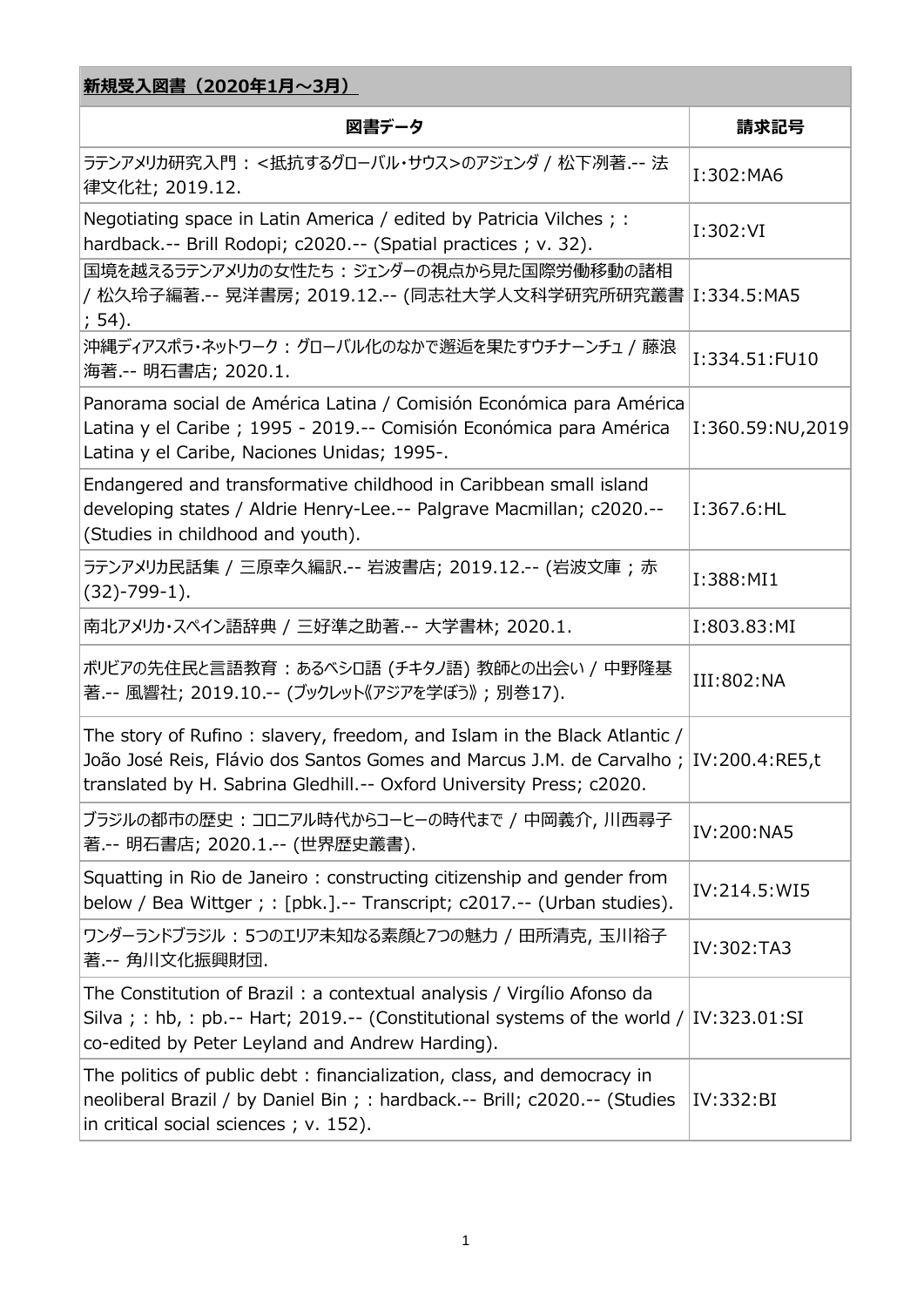| 図書データ                                                                                                                                                                                                                                                                                                              | 請求記号            |
|--------------------------------------------------------------------------------------------------------------------------------------------------------------------------------------------------------------------------------------------------------------------------------------------------------------------|-----------------|
| Sentiment, language, and the arts: the Japanese-Brazilian heritage /<br>by Shūhei Hosokawa; translation by Paul Warham; : hardback .-- Brill;<br>c2020.-- (The intimate and the public in Asian and global perspectives<br>/ edited by Ochiai Emiko; v. 11).                                                       | IV:334.4:HO2,t  |
| The sacred cause: the abolitionist movement, Afro-Brazilian<br>mobilization, and imperial politics in Rio de Janeiro / Jeffrey D. Needell<br>; : cloth.-- Stanford University Press; c2020.                                                                                                                        | IV:362.05:NE    |
| ブラジルの民衆舞踊パッソの文化研究 / 神戸周著.-- 溪水社; 2019.12.                                                                                                                                                                                                                                                                          | IV:386.8:KA     |
| ジカ熱 : ブラジル北東部の女性と医師の物語 / デボラ・ジニス著 ; 奥田若菜, 田口陽<br>子訳.-- 水声社; 2019.11.                                                                                                                                                                                                                                               | IV:493.87:DI,t  |
| コロンビア商人がみた維新後の日本 / ニコラス・タンコ・アルメロ著 ; 寺澤辰麿訳.-- 中央<br>公論新社; 2019.12.                                                                                                                                                                                                                                                  | VI:200.5:TA5,t  |
| The frontier effect: state formation and violence in Colombia / Teo<br>Ballvé ; : pbk.-- Cornell University Press; 2020.-- (Cornell series on<br>land: new perspectives on territory, development, and environment).                                                                                               | VI:316.4:BA     |
| Amerindian socio-cosmologies between the Andes, Amazonia and<br>Mesoamerica: toward an anthropological understanding of the Isthmo-<br>Colombian Area / edited by Ernst Halbmayer.-- Routledge; 2020.--<br>(Routledge studies in anthropology).                                                                    | VI:389: HA      |
| Fidel in the Cuban Socialist Revolution: understanding the Cuban<br>Revolution (1959-1961) / by José Bell Lara, Tania Caram León, Delia<br>Luisa López García; translated by Charles McKelvey; : hardback.--<br>Brill; c2020.-- (Studies in critical social sciences ; v. 161. Critical<br>global studies; v. 12). | VIII:200.6:CA25 |
| Mi aporte a la revolución cubana (Habana, 1960) / Alberto Bayo.--<br>Frente de Afirmación Hispanista; 2019.                                                                                                                                                                                                        | VIII: 289: BA   |
| Iconografia de Calixto Garcia Iñiguez / [introducción, Angela Peña<br>Obregón, José Novoa Bentacourt y José Abreu Cardet].-- Frente de<br>Afirmación Hispanista; 2019.                                                                                                                                             | VIII:289:GI     |
| Becoming free, becoming black: race, freedom, and law in Cuba,<br>Virginia, and Louisiana / Alejandro de la Fuente, Ariela J. Gross; :<br>hardback.-- Cambridge University Press; 2020.                                                                                                                            | VIII:316.84:FU  |
| Food in Cuba: the pursuit of a decent meal / Hanna Garth; : cloth, :<br>pbk.-- Stanford University Press; c2020.                                                                                                                                                                                                   | VIII:611.32:GA  |
| Assessing the left turn in Ecuador / Francisco Sánchez, Simón Pachano,<br>editors.-- Palgrave Macmillan; c2020.-- (Studies of the Americas).                                                                                                                                                                       | X:312:SA        |
| Urban mountain beings: history, indigeneity, and geographies of time<br>in Quito, Ecuador / Kathleen S. Fine-Dare ; : cloth.-- Lexington Books;<br>c2020.-- (Culture, humanity, and urban life).                                                                                                                   | X:316.8:FD      |
| Street sovereigns: young men and the makeshift state in urban Haiti /<br>Chelsey L. Kivland ; : pbk.-- Cornell University Press; 2020.                                                                                                                                                                             | XIV:367.68:KI   |